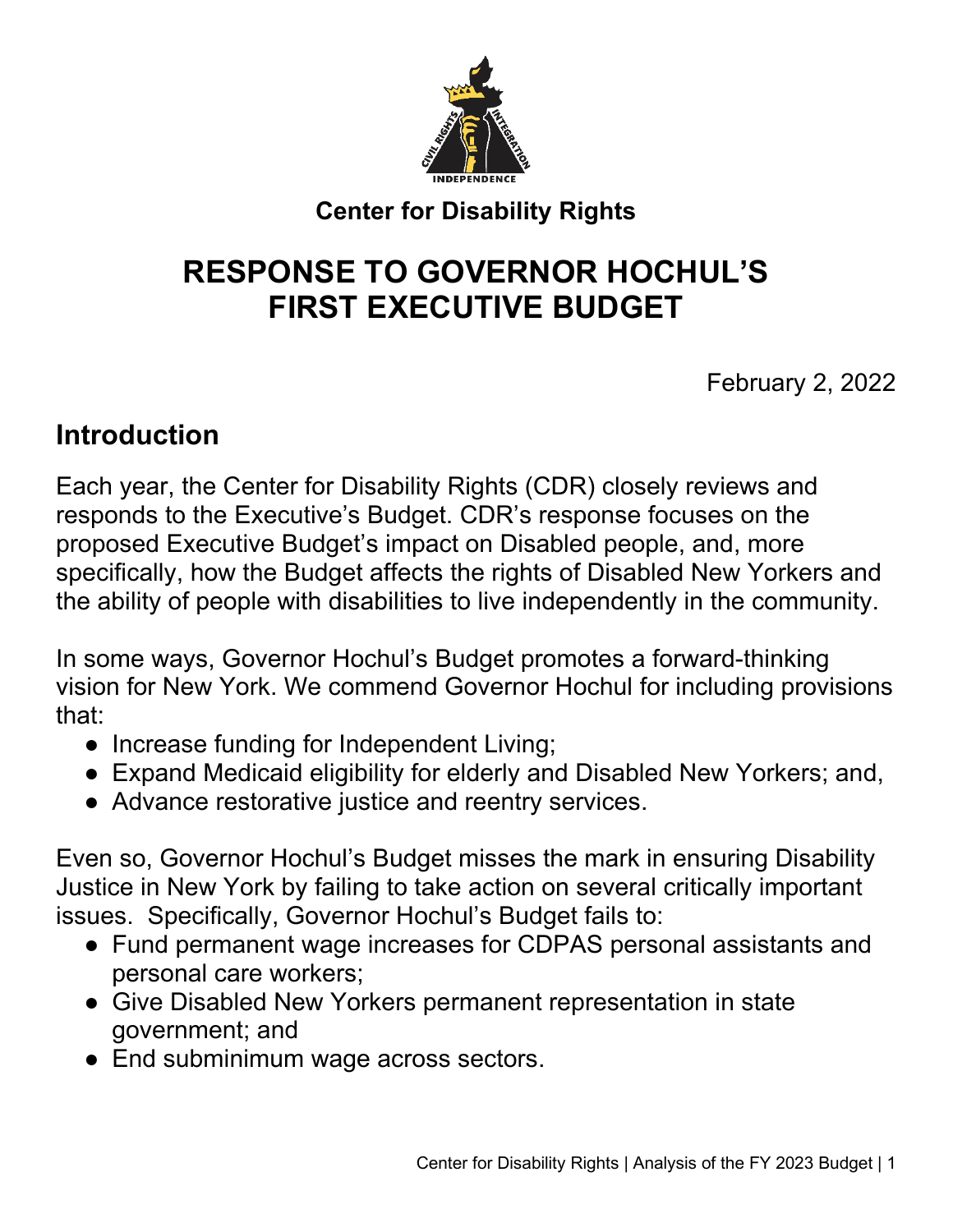Worse, Governor Hochul's Budget advances ableist proposals that roll back the rights of people with disabilities. This raises serious concerns about whether Governor Hochul understands and supports the rights of Disabled New Yorkers. These proposals include:

- Extending and expanding the scope of Kendra's law which criminalizes mental health disabilities while rolling back the right of people with mental health disabilities to have their records kept confidential; and,
- Undermining the bodily autonomy of Disabled New Yorkers by giving the State authority to override doctors and Disabled individuals about decisions regarding choice of prescriptions.

We recognize that this is Governor Hochul's first Executive Budget, but in an election-year budget that had something for everyone and was intended to solidify her progressive credentials, her team did her a disservice when it came to Disability Justice. She has the opportunity to address that in her Budget amendments.

# **Fair Pay for Homecare: End New York's Crisis**

CDR is extremely disappointed that Governor Hochul's Executive Budget did not include wage increases above the minimum wage for personal assistants in the Consumer Directed Personal Assistance Program and personal care workers.

Stagnated reimbursement rates and the increase in the State's minimum wage have created an unprecedented crisis in community-based Long Term Services and Supports (LTSS), and more specifically, in home care. A decade ago, programs like Consumer Directed Personal Assistance (CDPA) paid well over minimum wage. Although these workers were underpaid, consumers were able to attract and retain workers so they could live independently and safely in the community. Today, these essential workers are paid at the State's basic minimum wage. Under Governor Hochul's predecessor, New York State mandated an enhanced minimum wage for fast food workers. Consequently, in upstate New York, although they may provide assistance with feeding tubes, ventilators and medications, CDPA personal assistants received only 88% of the wage they could have earned by handing out burgers and fries at McDonald's, Wendy's and Burger King.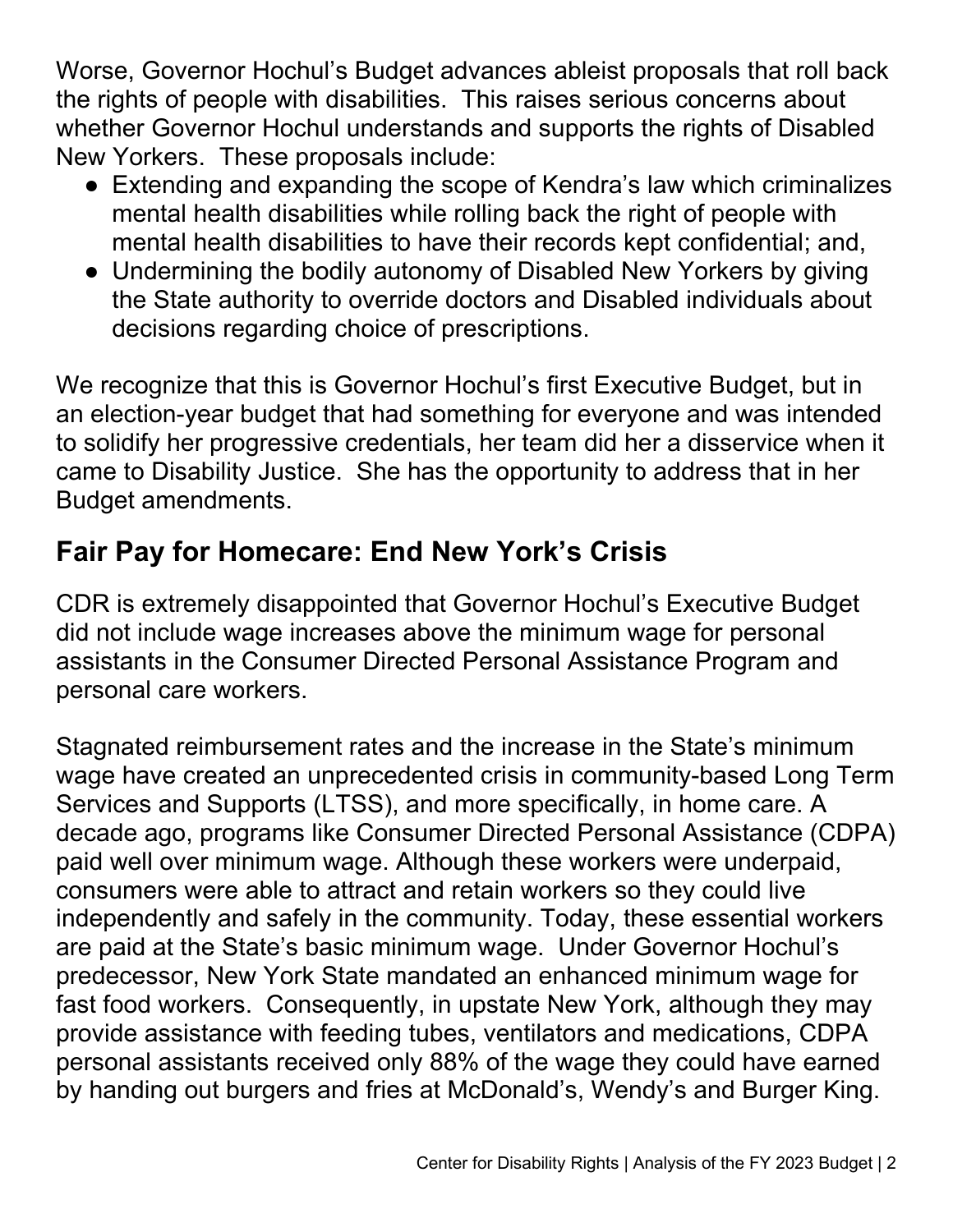We expected better from Governor Hochul, whose predecessor balanced his budget on the backs of New Yorkers with LTSS disabilities. Although the Governor restored last year's 1.5% cuts to home care rates and included a 1% COLA, this is far from adequate. The wages paid to personal assistants have lagged behind those paid to other Direct Service Providers in the developmental disability and behavioral health systems. Governor Hochul's Executive Budget provides 5.4% COLAs for these other providers, further widening that gap.

The Executive Budget proposes retention bonuses across the healthcare sector. Workers earning less than \$100,000 will be eligible for up to \$3,000 bonuses. This will include personal assistants in the Consumer Directed Personal Assistance Program and personal care workers, but advocates are concerned that the eligibility criteria will exclude a lot of home care workers. While a bonus is better than no bonus, this does not address the structural problems perpetuating the wage crisis.

*CDR calls on Governor Hochul to include a proposal in her Budget amendments to fund permanent wage increases for all homecare workers with a plan to ensure that these workers earn no less than 150% of the regional minimum wage.* 

# **Give Disabled New Yorkers Permanent Representation in State Government**

The Executive's Budget contains an Office of the Chief Disability Officer. We appreciate that the Governor recognizes how Disabled people are not represented in state government, but have significant questions about whether the proposal in her Budget will actually address that. Although not visible in the Executive Budget, it is our understanding that three FTE's – based in the Office of People with Developmental Disabilities (OPWDD) – are funded in the Executive Budget. Our understanding is that the funds will support a Chief Disability Officer (CDO) and two additional staff.

Beyond that, there are still significant questions about the purpose and priorities of that position and office under Governor Hochul. Governor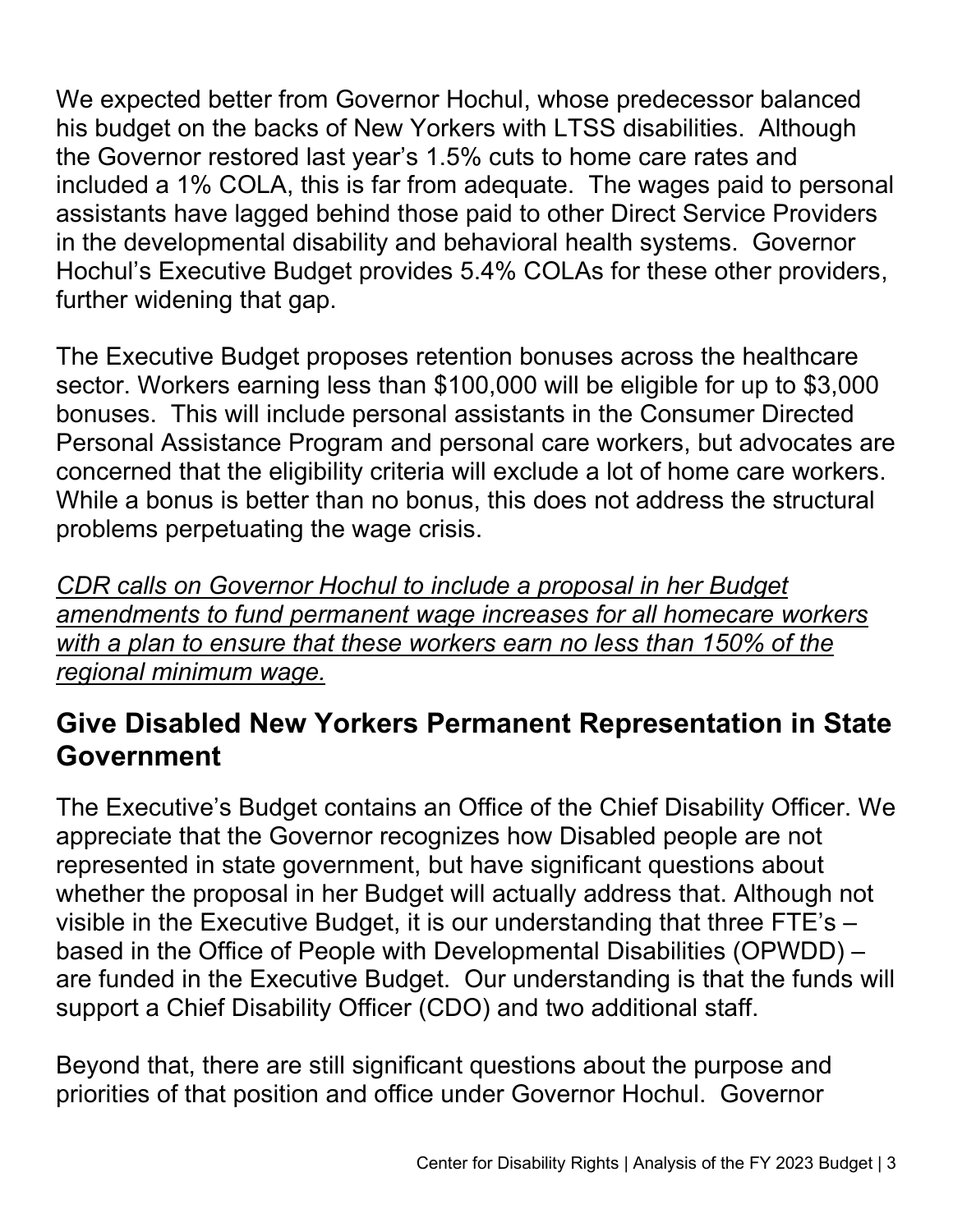Hochul's Budget identified employment as the top priority. Advocates questioned the Executive Chamber about this and pointed out that – in the context of the unprecedented deaths of Disabled and elderly New Yorkers in nursing facilities and other institutions – making employment the top priority for the CDO was off point. Now, because the Governor provided limited and erroneous information about this office, the Legislature has begun to pick up that language in their own Budget documents.

We would feel better about this process if there were open lines of communication with the Executive Chamber, who remains silent about the prospects for signing the legislation to reinstate the Office of the Advocate for People with Disabilities (A3130/S1836). CDR has challenged the Governor to meet with us and other advocates from Disability-led organizations if she doesn't intend to sign the legislation. Aside from periodic emails saying there is nothing new to meet about with advocates from Disability-led organizations, communication from the Second Floor has been non-existent.

It is possible that Governor Hochul and her team believe that they have a better approach to meeting the needs of Disabled New Yorkers than the solution advocated for by Disabled New Yorkers themselves. If so, she needs to meet with advocates before taking action. Otherwise, everyone is likely to be disappointed. *CDR calls on the Governor to reinstate the Office of the Advocate for People with Disabilities by signing A3130/S1836 and include funding for this office in her 30-day Budget amendments so there is a clearly articulated role for this office in statute and Budget. If Governor Hochul has any reservations about signing this bill, CDR calls on the Governor to meet with leaders from the Independent Living Community before vetoing it or letting the bill die.*

# **Stop Criminalizing Disability: End Kendra's Law**

CDR opposes the Executive's proposal to extend and expand Kendra's Law. The Governor proposes to extend Kendra's law through June 30, 2027. It also proposes vague language to authorize reinstating orders on individuals without affording them due process and reducing the right of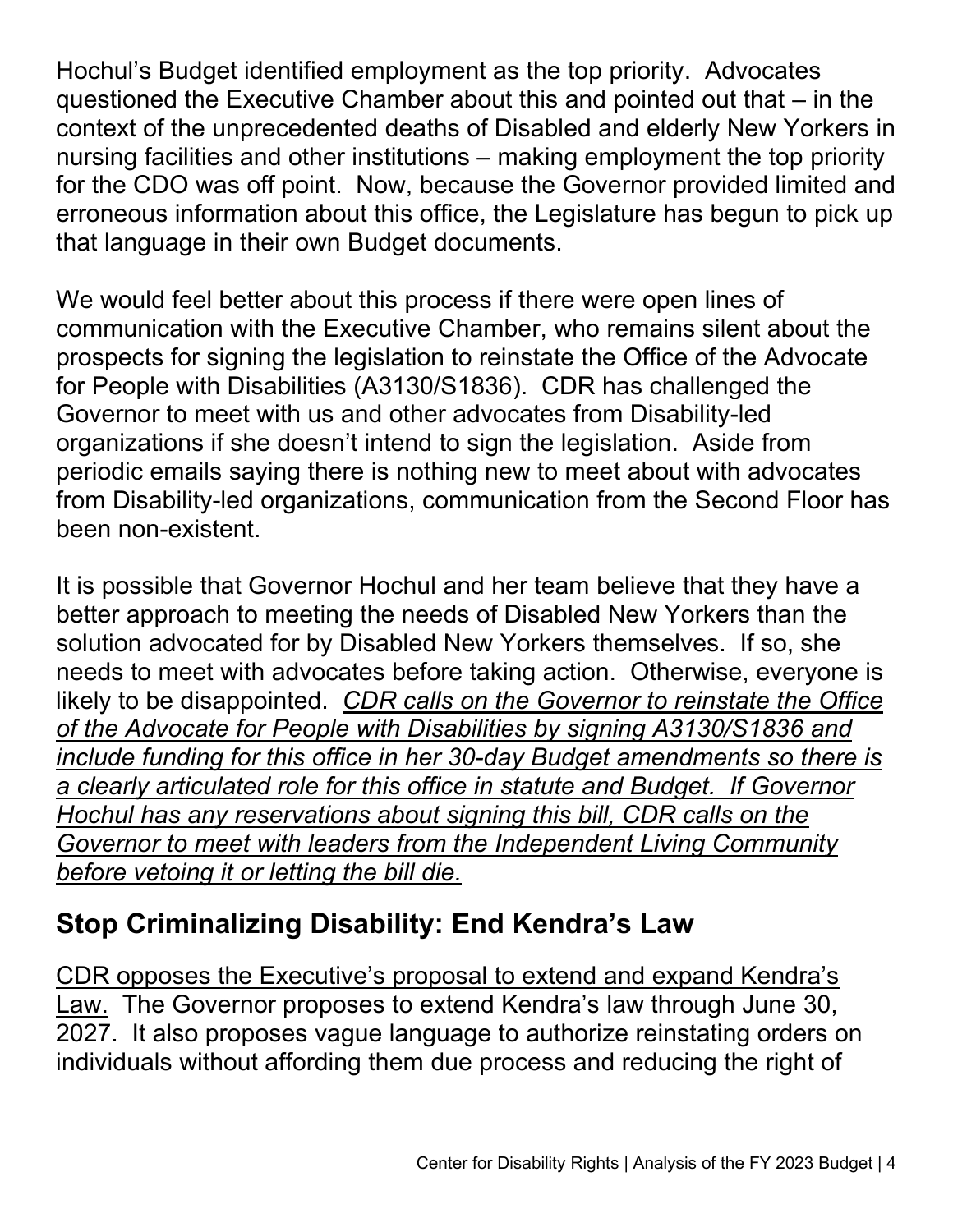individuals with mental health disabilities to have their records kept confidential.

Importantly, there is no proof that court orders produce better results. A three-year study at Bellevue Hospital compared the impact of providing an enhanced, better-coordinated package of services to two groups, one with and one without a court mandate. On all major outcome measures, no statistically significant differences were found between the two groups<sup>1</sup>.

The proposal to extend and expand Kendra's law is incongruous with an Executive Budget that has multiple proposals intended to address the challenges faced by BIPOC, who are or have been incarcerated. The Governor needs to ask herself why, in that context, she is advancing proposals that further stigmatize and undermine the rights of people with mental health disabilities. For us, the answer is clear: ableism. *Rather than stigmatize and further erode the rights of people with mental health disabilities, CDR calls on the Governor and the Legislature to fix the services that have failed to engage individuals and meet their needs in the first place. To do that, the Governor must engage directly with people who have lived experience as consumers, survivors and ex-patients (CSX) of New York's mental health system.*

# **Eliminate Subminimum Wage Across Sectors**

Although Governor Hochul's Executive Budget leans heavily into employment, it is silent about structurally ableist and racist state law that allows some employers to pay workers – including Disabled workers – a subminimum wage. The Governor is clearly concerned about employment of New Yorkers and New Yorkers with disabilities, and she advanced proposals to address that. Perpetuating wage injustice, in that context, is even more egregious. It's time to end this legalized form of discrimination and oppression. *As part of the One Fair Wage Coalition, CDR calls on Governor Hochul and the Legislature to end subminimum wage across sectors.* 

<span id="page-4-0"></span><sup>&</sup>lt;sup>1</sup> NYAPRS Budget and Legislative Agenda FY2019-20:

https://nyassembly.gov/write/upload/publichearing/000963/001955.pdf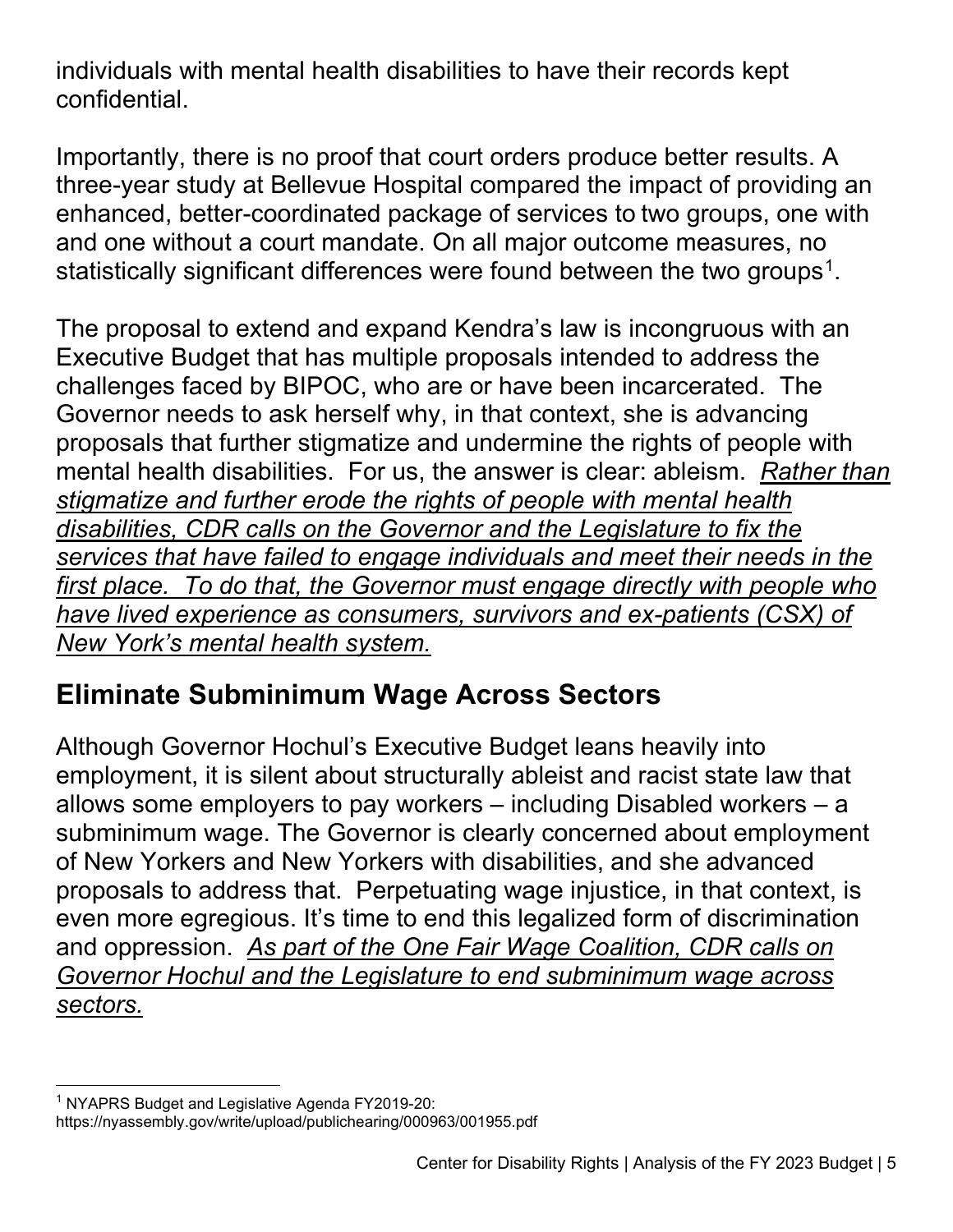*CDR also specifically calls on Governor Hochul to immediately end subminimum wage for Disabled people by issuing an Executive Order that notifies organizations that hold a 14c certificate that their contracts with the State will be cancelled within two years if they don't divest of those certificates.*

# **Independent Living Centers**

CDR applauds the Governor for including an increase of \$2.6 million in her first Executive Budget. This is the first time an Executive has proposed additional funding for Independent Living in a Budget proposal. Although it is not the full amount we were seeking, this is an increase the Independent Living Centers can build on.

# **Health and Long Term Services and Supports**

#### **Managed Care Reforms**

CDR wholeheartedly supports Governor Hochul's proposal to have Managed Care Organizations (MCOs) competitively bid for the opportunity to provide managed care in our state.

From the beginning, CDR opposed how Managed Care was implemented in New York State. By having a large number of managed care companies or plans, the base of people served by each plan was significantly reduced. This resulted in plans being less able to meet the needs of people with the most significant disabilities who were seen as unsustainable outliers. Consequently, plans reduced rates and services so that individuals with significant LTSS disabilities were forced to go without assistance and/or were institutionalized.

CDR supports the Executive's proposal and looks forward to working with the Governor, Legislature and the Department of Health to implement it. We believe that this proposal has the potential to be a bold and transformative initiative and address years of problems in that system. Governor Hochul's predecessor never used managed care as a mechanism to promote community integration of people with disabilities, and in fact, it did the opposite by implementing initiatives in managed care that it acknowledged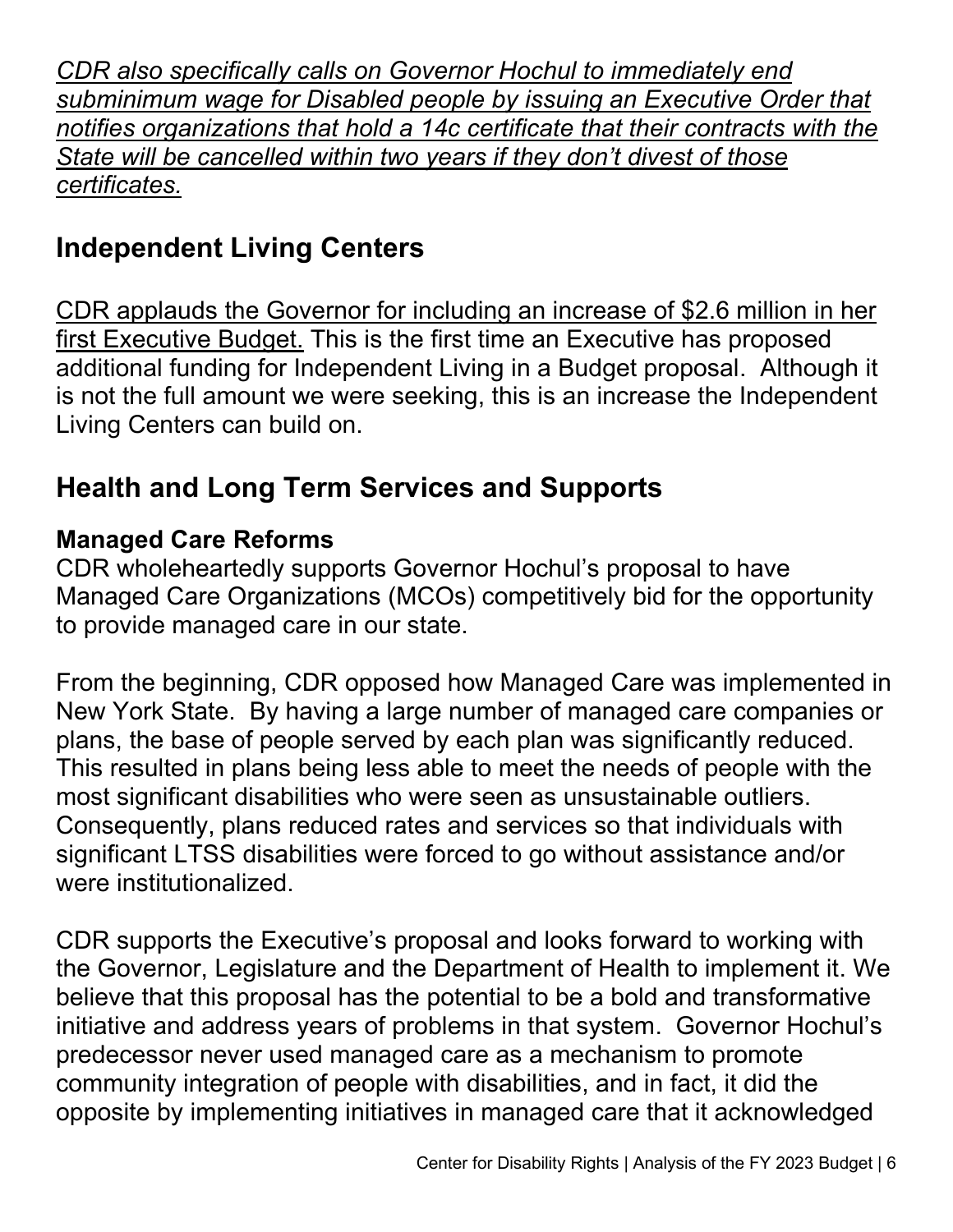would promote unwanted institutionalization. Governor Hochul can change that. CDR is eager to work with the Hochul administration and the Department of Health to advance this initiative in a manner that promotes the ability of Disabled New Yorkers to live in freedom.

As the state develops the Requests for Proposals (RFPs), it should include components that demonstrate an MCO's commitment to Disability competence and community integration. In the RFP, plans should be expected to demonstrate experience:

- ensuring that the services provided by their network are accessible and Disability-competent;
- maximizing the use of home and community-based services to avoid institutionalization;
- funding transition services to people leaving nursing facilities and other institutions; and,
- contracting with Independent Living Centers and other disability-led organizations as providers in their networks.

The state can also use the RFP and contracting process to make significant changes in how services are delivered. The state could use the RFP process to:

- Establish a high need rate cell which would ensure that plans are adequately funded to support individuals with the most significant disabilities in the community rather than "cherry picking" to serve people with far less significant disabilities;
- Improve transparency by requiring plans to publish the rate of institutionalization of the people they served;
- Require that plans contract with non-profit, Disability-led providers to the greatest extent possible;
- Reduce institutionalization by establishing a penalty for plans when people are institutionalized or implementing some other mechanism which ensures that plans simply cannot offload high- cost individuals with significant disabilities.

## *CDR calls on Governor Hochul to work with the Disability community to identify eligibility criteria necessary for the RFP, change policies that will*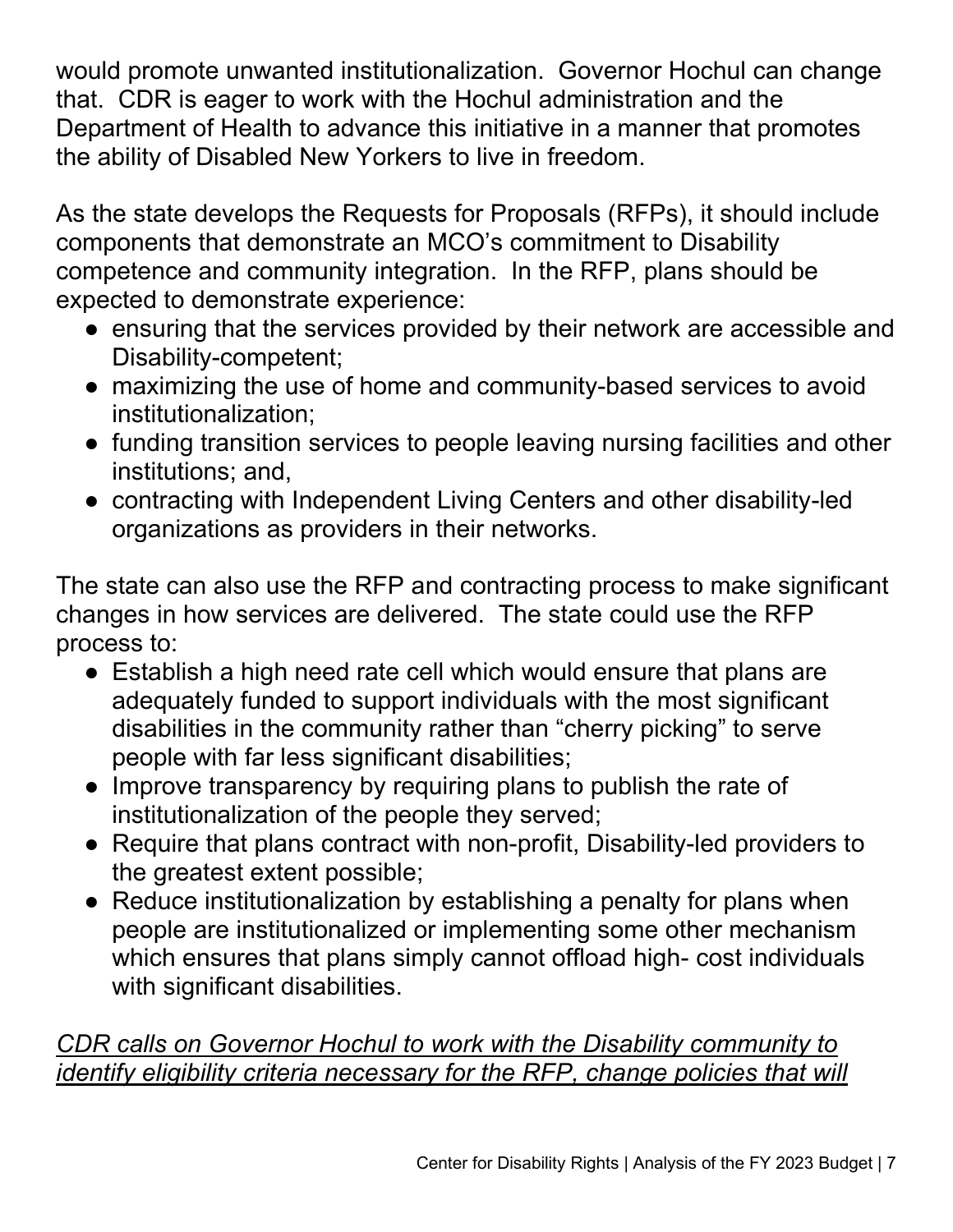*facilitate a smooth transition and continuity of services, and monitor and evaluate implementation of this transition.*

#### **Promote Health Equity and Continuity of Coverage for Vulnerable Seniors and Individuals with Disabilities**

The Governor's proposal would eliminate the Medicaid resource test and raise the income level of the Federal Poverty Level (FPL) for Vulnerable Seniors and individuals with Disabilities. Currently, Aged, Blind and Disabled individuals must spend down income in excess of \$934 per month. The Governor's proposal expands eligibility to 138% of the FPL, which, in 2022, is \$1,563 a month. This means that individuals can keep their Medicaid without a spenddown if their monthly income is below \$1563. *CDR applauds the Executive's proposal to expand Medicaid eligibility so that lowincome elderly and Disabled New Yorkers are able to maintain Medicaid eligibility after they become eligible for Medicare*.

## **Essential Plan Reforms**

The Budget would expand eligibility under the New York State Essential Plan (EP) by increasing the Federal Poverty Level (FPL) cap to 250 percent. The expansion lengthens eligibility to 12 months after childbirth for pregnant individuals enrolled in the EP even if their income changes to an amount that would have previously disqualified them. The EP would also automatically deem any child born to an EP enrollee automatically eligible for an EP or CHIP for 12 months. *CDR supports expanding the scope of eligibility for the EP to 250 percent of the FPL. As LTSS is implemented in the EP, the state must include the full Medicaid community based LTSS for enrollees to live and work in the setting of their choice.*

#### **Pharmaceutical Related Recommendations**

This proposal would discontinue the prescriber prevails provision. This proposal threatens the bodily autonomy of every elderly and Disabled New Yorker and Governor Hochul should understand that a person's body is something they should have the right to make choices over. The State is saying that you and your doctor are not competent enough to make medical decisions for yourself. *CDR vigorously opposes this invasive proposal and warns the State that it has no business inserting itself into the medical decisions made between a patient and their healthcare provider.*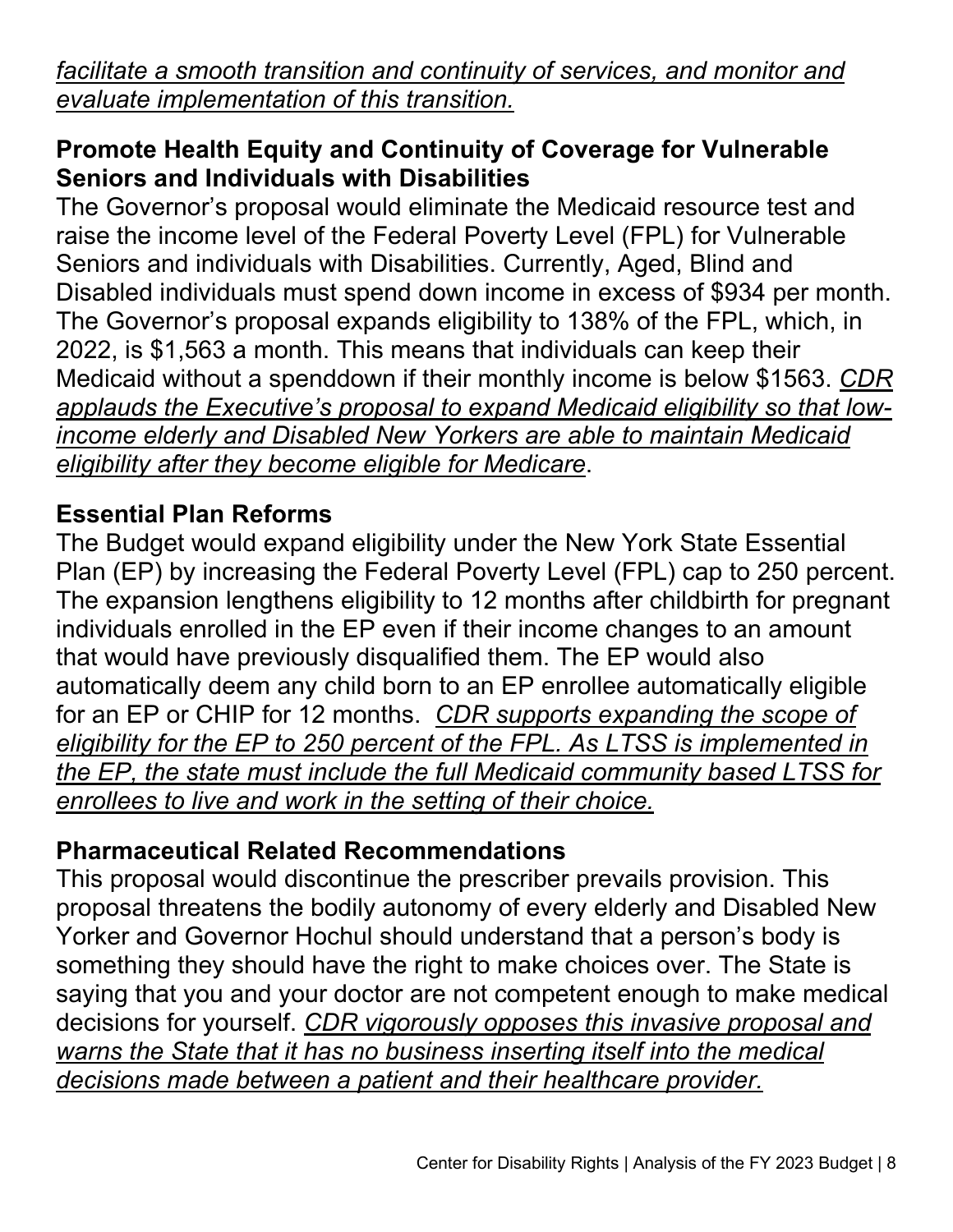## **Medicaid Long Term Care Program Reforms**

The Governor's proposed budget would implement Medicaid Long-Term Care program reforms. Part of the proposal would adjust the Medicaid Managed Care reimbursement to individuals providing private duty nursing services to medically fragile adults. Another part of the proposal would modify the implementation of the uniform tasking tool and would allow the Department of Health to develop service authorization guidelines and standards for long term services and supports. The final sections of the proposal would establish a separate licensure process for Programs for All-Inclusive Care for the Elderly (PACE) and expand access to health care coverage and service delivery for individuals in need of long term care services.

CDR supports the Executive's proposal and expects her to include wage increases for homecare workers in her long-term care program reforms. CDR reminds the Governor and the Legislature that homecare is long-termcare and long-term-care is healthcare. Without critical wage increases, more and more elderly and Disabled New Yorkers will be forced into nursing facilities.

## **Nursing Facility Reforms**

The vast majority of elderly and Disabled New Yorkers want to remain in their own homes rather than go into a nursing facility or other institution. Even so, the majority of Medicaid LTSS funding for elderly and Disabled New Yorkers goes into our State's nursing facilities. Over the last two years, thousands of elderly and Disabled New Yorkers died in those facilities. Even so, Governor Hochul's Executive Budget expands the State's investment in these deathtraps with a \$1.6 billion capital program. Of that, \$50 million will be provided to support implementation of a Green House nursing facility initiative – a model for making nursing facilities more "homelike". CDR notes that a "Green House" nursing facility is still a nursing facility, and these investments are unlikely to improve the lives of the poorest and most Disabled residents in them. These investments are insulting in the context of the State's refusal to address the wage crisis in the home care industry.

We understand that funding for nursing facilities is important to the industry and the unions that represent institutional workers, however, our experience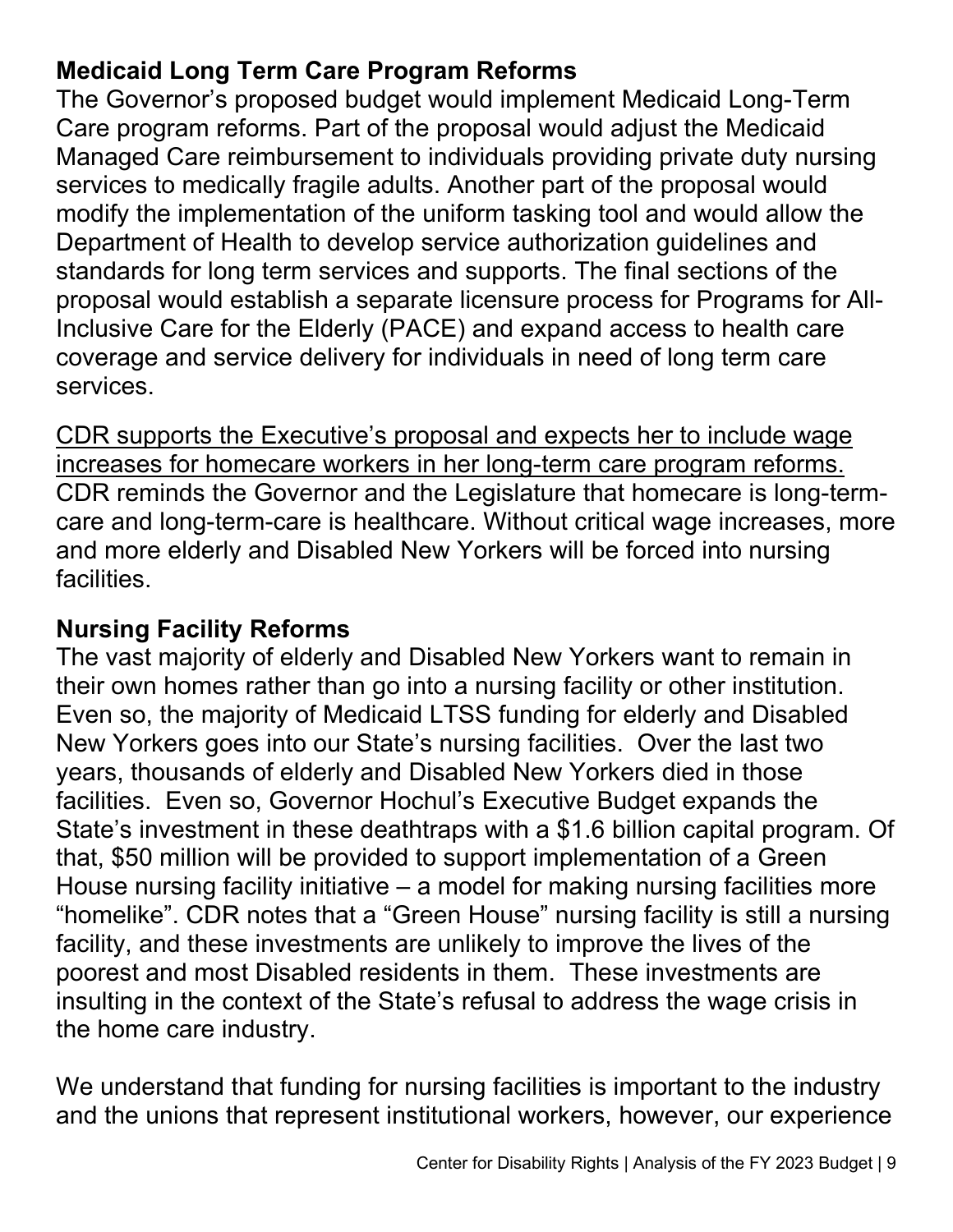over the last two years has demonstrated the danger of incarcerating Disabled New Yorkers in these facilities – both to the institutionalized individuals and the workers assisting them who are primarily Black Indigenous People of Color (BIPOC).

CDR recognizes that the Governor cannot reverse decades of our State's institutional bias in her first budget, but she could begin the process of ensuring that tax dollars are spent in a manner that is consistent with what elderly and Disabled New Yorkers want. CDR challenges Governor Hochul to increase funding to transition programs such as the Open Doors Transition Center and Olmstead Housing Subsidy Program, which help people transition from institutional settings to community-based living so that they can live in their own home (or apartment) instead of an institution trying to look like a home. *CDR calls on Governor Hochul to divert \$50 million of the funds targeted for nursing facility reforms to transition services.*

## **Medicaid Global Cap**

The Global Cap on Medicaid was established by Governor Hochul's predecessor as a "Hunger Game" approach to addressing Medicaid budgeting in the State, rationing healthcare by nefariously pitting providers and recipients against each other. Governor Hochul's Executive Budget extends the Global Cap through SFY24 and changes the formula. Under the Executive's proposal, the cap would no longer be tied to the rate of inflation. Instead, it would be based on cost metrics used by the federal Medicaid program which account for the number of people enrolled in Medicaid, as well as factors like age and disability status. The new methodology makes the Global Cap less arbitrary. However, the cap is still based on historic spending patterns which for more than a decade include inappropriately low attendant wages. CDR is gravely concerned that continuing the global cap – even with these changes – will perpetuate ableist budget policies that are weaponized against New Yorkers with disabilities. *CDR opposes extension of the Global Cap.*

#### **Authorize the Pass-Through of any Federal Supplemental Security Income Cost of Living Adjustment**

The Executive's proposal would authorize Federal Supplemental Security Income (SSI) benefits to be increased in 2023 by the percentage of any SSI Cost of Living Adjustment (COLA). We appreciate that Governor Hochul will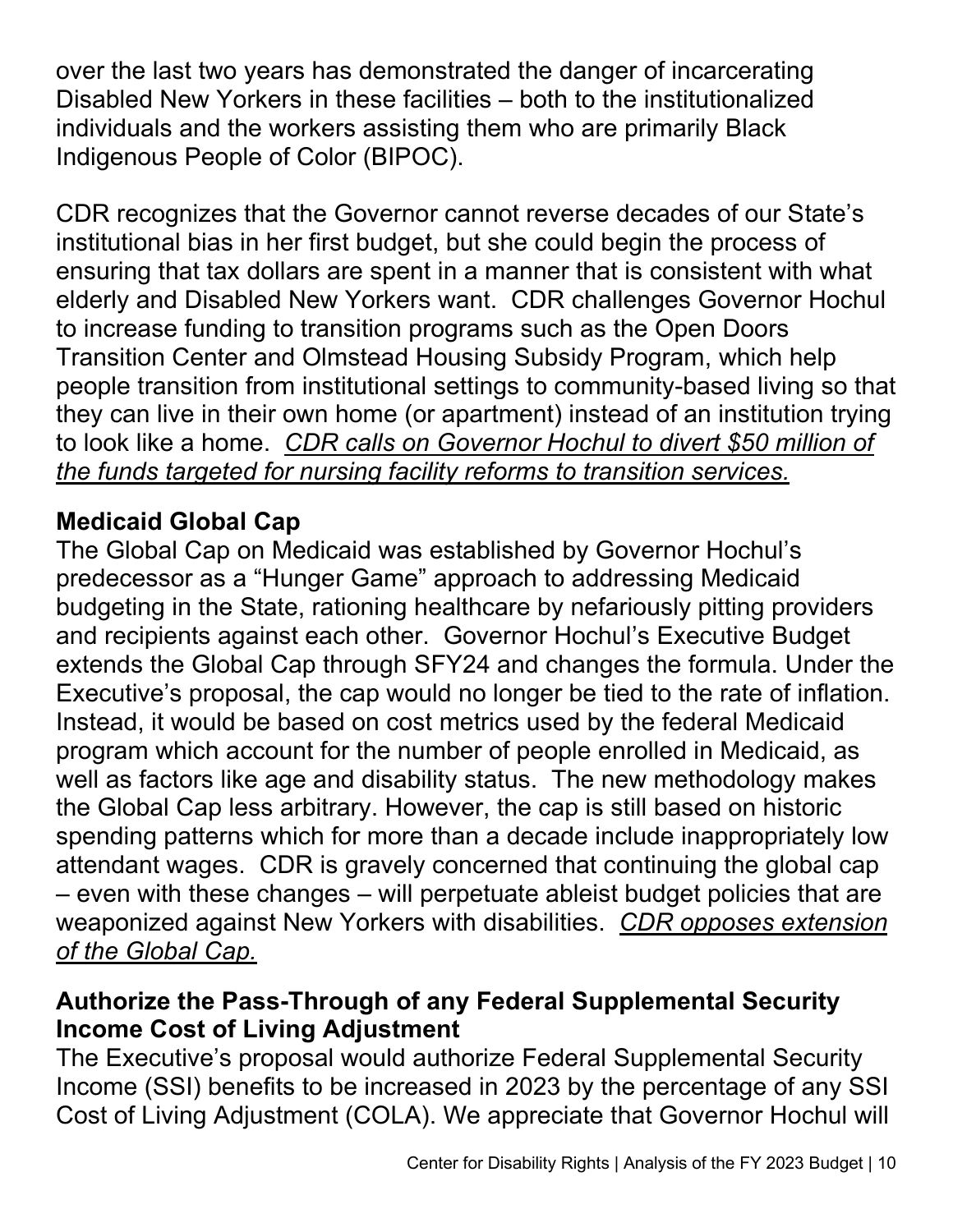not be subsidizing the state budget by stealing the SSI COLA from Disabled New Yorkers. The Governor needs to consider important sweeping changes. Although New York is proud of ensuring marriage equality in our state, Disabled New Yorkers face their own marriage penalty. CDR notes that a married couple on SSI receives less than unmarried SSI recipients. Consequently, some Disabled New Yorkers forgo marriage because by getting married, they won't have sufficient income. Other Disabled New Yorkers find that it is more cost-effective to maintain separate residences as well. *CDR supports the proposal and calls on the Governor to work with the Disability Community to develop a five-year plan to eliminate the SSI marriage disincentive in our State and give Disabled New Yorkers marriage equality*.

# **Homeless Youth Health Care Consent**

The Executive's proposal would allow homeless youth to consent to their own medical, dental, health and hospital services. Currently, a minor, including a minor who is homeless, needs the consent of a legal guardian to obtain most health care services. This is important because homeless and runaway youth disproportionately identify as Disabled<sup>[2](#page-10-0)</sup>, with 48 percent<sup>[3](#page-10-1)</sup> of homeless youth meeting the criteria for a mental health diagnosis. *CDR supports the Executive's proposal because it will facilitate access to routine health and dental care.*

# **Housing**

CDR appreciates Governor Hochul's efforts, but people with significant disabilities continue to be left in the cold. Governor Hochul includes some positive proposals to increase access to housing, but fails to address one of the most significant policy changes she could make to improve access to housing for institutionalized individuals: recognize that they are homeless.

Although being in a nursing facility or other institutional setting does not mean an individual has a home, they are considered "housed" and unable to be served by programs serving "homeless" individuals. The reality is that

<span id="page-10-0"></span> $2$  Reflecting on My Experiences as a Homeless Youth with Disabilities:

<span id="page-10-1"></span>https://disabilityvisibilityproject.com/2021/11/14/reflecting-on-my-experiences-as-a-homeless-youth-with-disabilities/ <sup>3</sup> Facts and Figures About Runaway and Homeless Youth: https://rhyclearinghouse.acf.hhs.gov/blog/2019/03/facts-andfigures-about-runaway-and-homeless-youth-0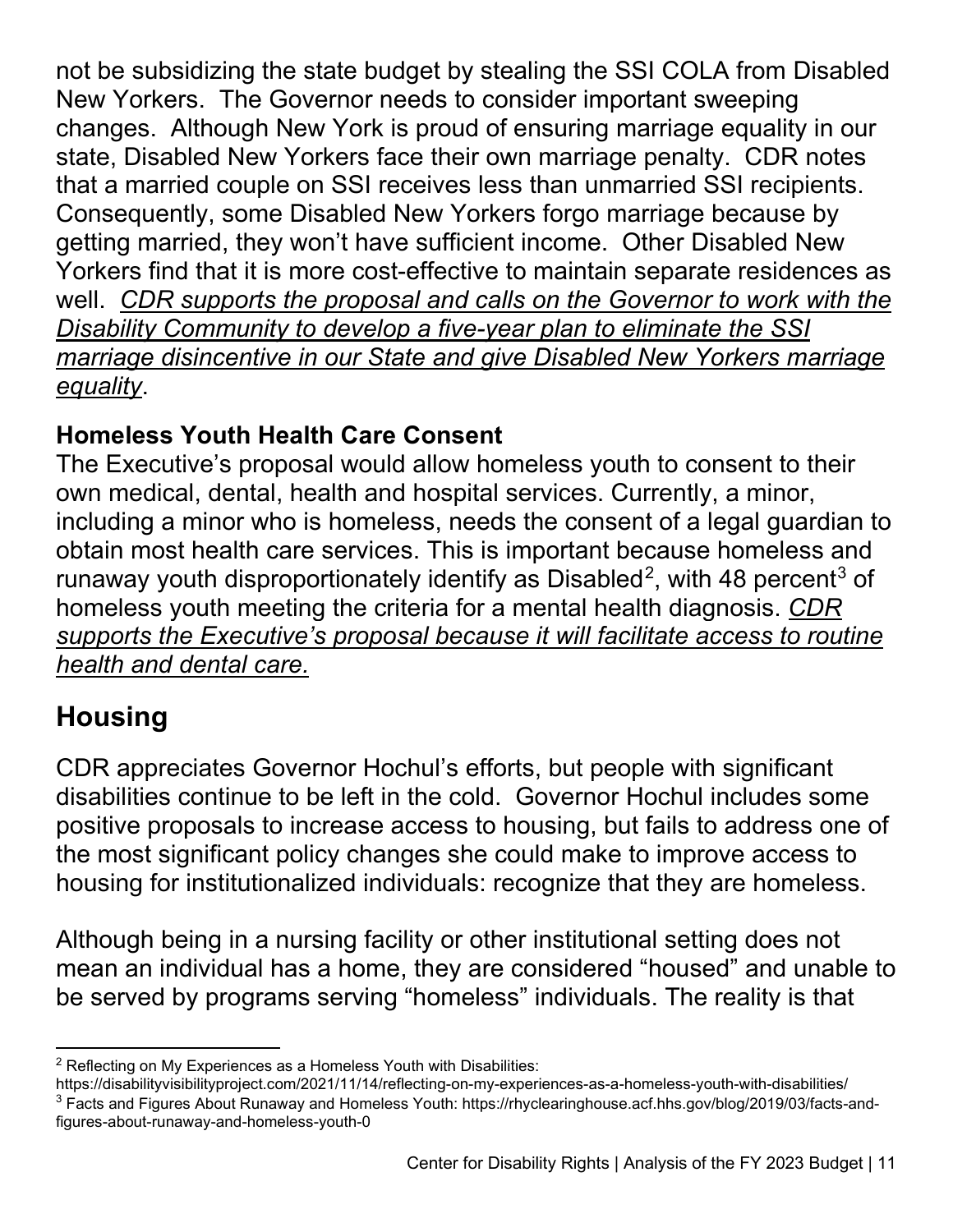unhoused people with LTSS disabilities are often turned away from homeless shelters because they are inaccessible. They are unable to get the services and supports they need if they do not have a permanent residence and are sent to nursing facilities or other institutions. Then, they are considered "housed" and lose access to resources available to other homeless individuals. This is an example of how structural ableism forces Disabled people into institutions. *Governor Hochul and the Legislature need to modify the definition of homelessness in New York to acknowledge that institutionalized individuals are in fact homeless.*

### **Permit the Creation of Accessory Dwelling Units**

Accessory Dwelling Units (ADUs) are living spaces that share a singlefamily lot with a larger dwelling, mainly located within, attached to, or detached from the main residence, generally containing a kitchen, bathroom and bedroom. ADUs were very common before the increase of suburban single-family homes. An example of an ADU is a garage converted into living space. These units are being used to allow a family to support an elderly or Disabled family member to live independently and get support. They are also being developed in response to the housing crisis to meet the need for affordable housing.

The Governor's Executive Budget would require a city with a population of a million or more people to create a program to address Accessory Dwelling Units and provide amnesty for owners of these units. The proposal would also establish a lending program to assist low- and moderate-income homeowners to secure financing and technical assistance to create accessory dwelling units. *CDR supports this proposal.* 

### **Facilitate the Conversion of Hotel and Commercial Space into Residential Housing**

The Governor's proposal would increase the housing supply by facilitating the conversion of hotels and commercial office space in New York City into residential housing. *CDR supports the Executive's proposal to repurpose underutilized hotel properties in New York City for housing. However, the Governor has not addressed whether this housing will be affordable for and accessible to - people with disabilities.* CDR calls on the Governor to ensure that: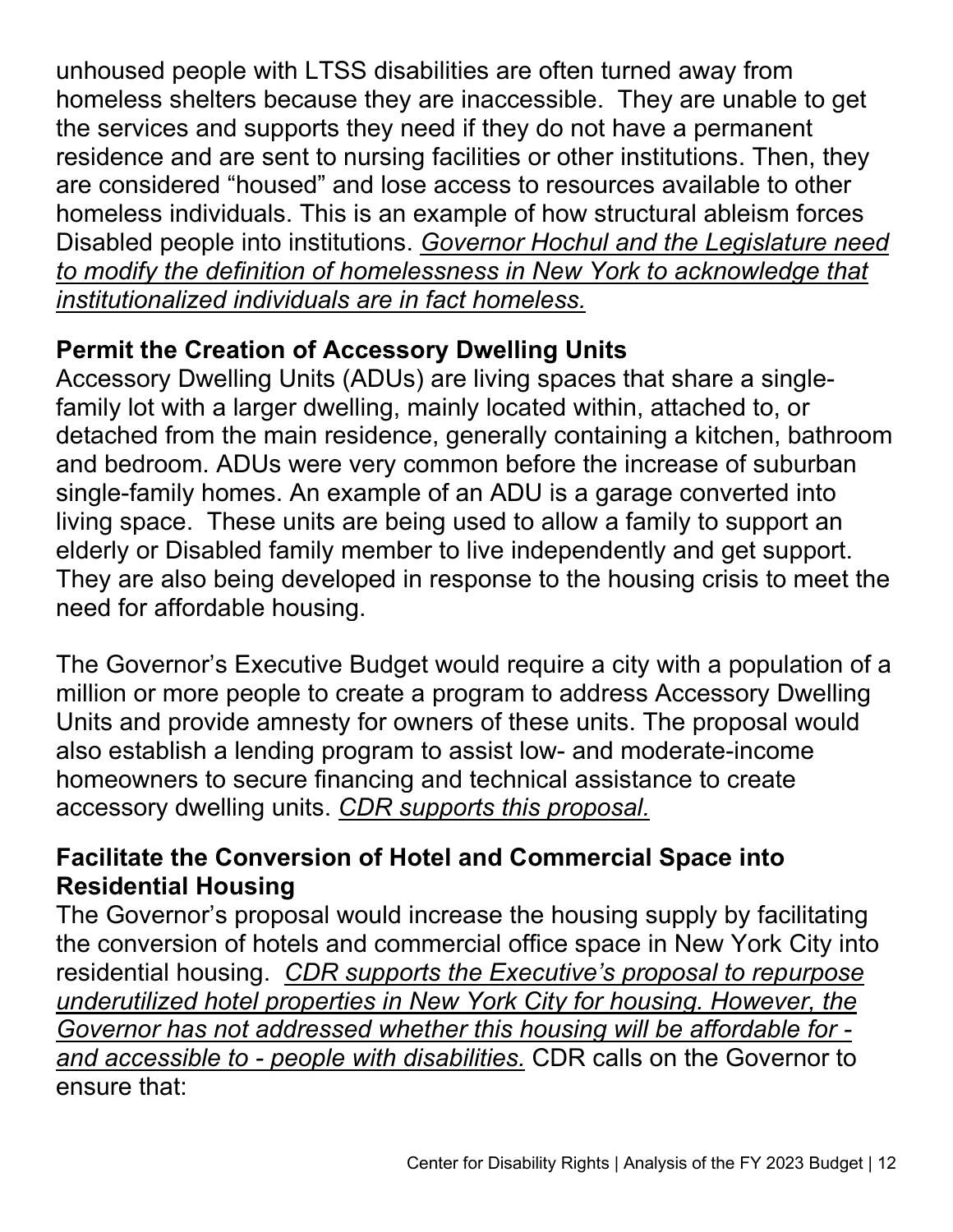- Projects under this initiative are developed in consultation with Disability-led organizations, including Independent Living Centers, and be affordable by people with significant disabilities living on governmental benefits;
- 10% of the units are accessible to people with mobility disabilities;
- 4% of the units are accessible to people with hearing or visual disabilities;
- 15% of the units funded under this initiative should be affordable to people with disabilities living on Medicaid and other benefits; and,
- None of those projects require that a Disabled individual receive support services from any specific provider.

### **Encourage Transit-Oriented Development of Housing**

The Executive's proposal would prohibit cities, towns, and villages from taking action that prohibit housing with density of at least 25 units per acre on any land where residential construction and occupation are already permitted, or effectively prohibiting such housing through excessive restrictions on height, setbacks, floor-area ratio, and other requirements. These provisions would apply to any city, town, or village with residential zoning within a half mile of a bus transportation center or Metro North, Long Island Railroad, Port Authority, or New Jersey Transit station within 60 miles of New York City. The bill would require comprehensive plans devised by such cities, towns and villages to reflect the goal of increasing multi-family housing in close proximity to transit hubs. *CDR supports the Executive's proposal and calls on the Governor to ensure that comprehensive plans explicitly address accessibility and affordability for people with disabilities.*

## **Reform the Use of Credit Checks in Tenant Screenings for Housing**

The Governor's proposal would prohibit housing providers from automatically rejecting applicants based on negative credit history or poor credit in certain situations. It would require housing providers to assess if an applicant is able to show that they have paid their rent on time, that they receive rental subsidies, that the applicant's negative credit history or poor credit score is solely the result of outstanding student loans or medical debt, or that it is a direct result of domestic or dating violence, sexual assault or stalking.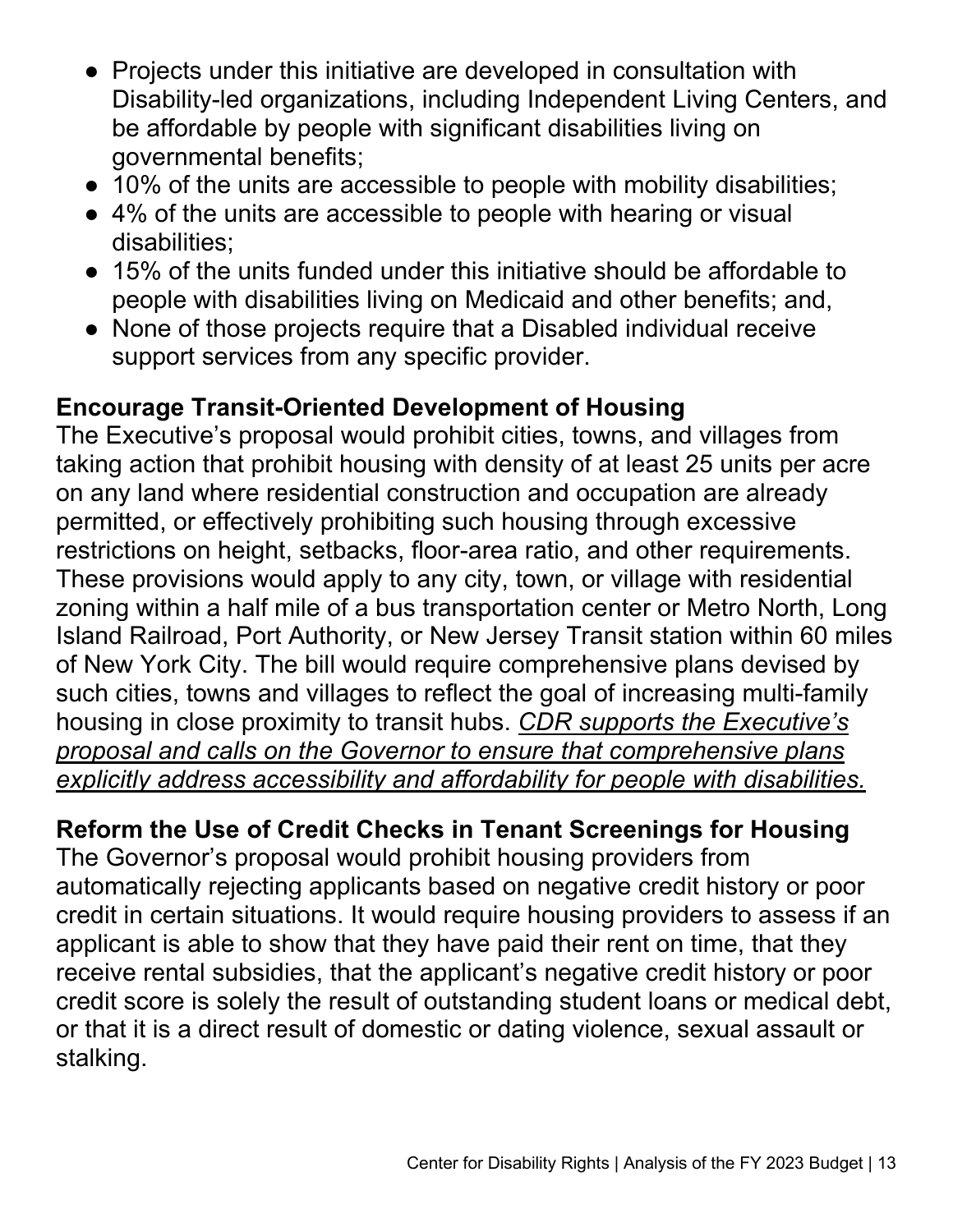*CDR supports this legislation and calls on the Governor and the Legislature to include Disability as an extenuating circumstance.* The formerly institutionalized should also be able to substitute on-time payments to nursing facilities in lieu of traditional rental payments to landlords. Acknowledging this will begin to dismantle the exclusionary practices in housing that have been used to exclude the poor, Disabled, formerly institutionalized and other marginalized communities.

# **Create a Visitability Tax Credit**

The Disability Community has long advocated for New York to increase the accessible housing stock across the State by incentivizing the use of "visitability" design standards. This includes basic accessible features, including one no-step entrance, an accessible path to the door, hallways and doorways wide enough to accommodate a wheelchair and an accessible bathroom on the first floor.

Legislation advanced by the Disability Community and repeatedly vetoed by the previous Governor would create a new tax credit for purchase, construction or retrofitting of a principal residence to achieve universal visitability pursuant to guidelines developed by the Division of Code Enforcement and Administration within the Department of State and caps tax credits awarded at \$1 million dollars per year for five years. Qualifying homeowners could receive a tax credit of up to \$2,750 to renovate their home to make it more universally visitable, or to go toward the cost of developing a universally visitable home. At the time of writing, the Visitability Tax Credit bills (A3409 (Lavine)/S7365 (Kaplan) have both been reintroduced in their respective chambers. *CDR calls on the Governor to incorporate the visitability tax credit into the Budget as part of her budget amendments.*

# **Access to Home**

Access to Home provides grants for modifications, assisting elderly and Disabled New Yorkers to avoid institutional placement because their home is not accessible to them. This program allows our State to incrementally increase accessibility in single family homes. Governor Hochul's Executive Budget, which level funds Access to Home, falls short. Homes and Community Renewal's (HCR) program typically receives applications for five times the amount of available funding. *CDR calls on the Executive, as part*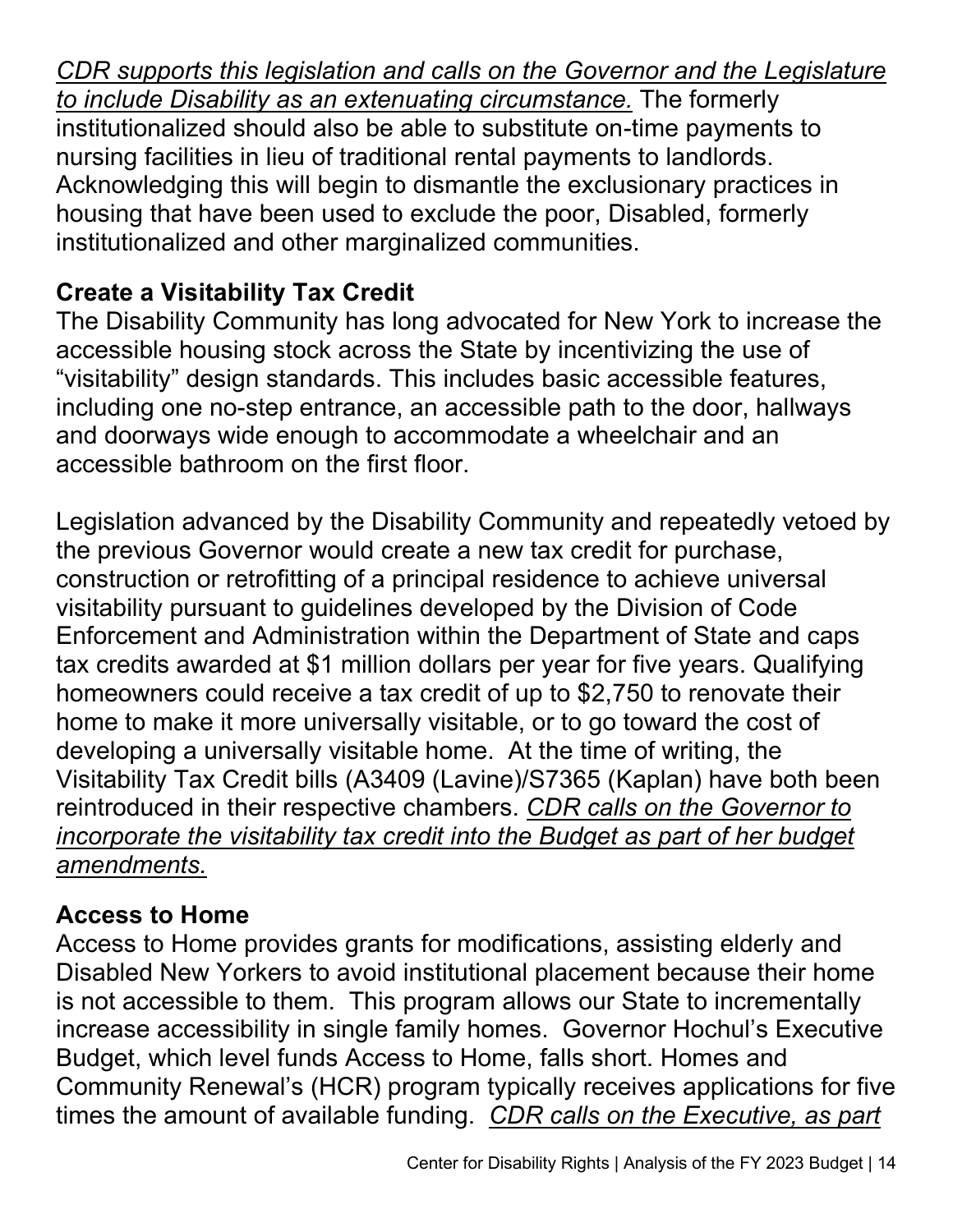*of the budget amendment process, to increase funding for Access to Home to \$10 million.*

# **Education**

# **Expand the Part-Time Tuition Assistance Program**

The Governor's proposal would expand access to the Tuition Assistance Program (TAP) for part-time students who are enrolled in degree programs and part-time students enrolled in high-demand workforce credential programs at community colleges. *CDR supports this proposal because some people with disabilities are unable to manage a full-time course load, and this will make it possible for more Disabled people to attend higher education or workforce credential programs.*

## **Stop Transcript Withholding at Institutions of Higher Education Due to Unpaid Student Bills**

The Executive Budget will prohibit higher education institutions from withholding a transcript or other record of credit attainment from a current or former student on the grounds that the student owes a debt. Transcript withholding is a harmful debt collection practice that prevents primarily poor, BIPOC Disabled students from being able to transfer credits and finish their degrees. *CDR supports the Executive's proposal.*

# **Create and Fund a Service System to Meet The Needs of DeafBlind Individuals**

The DeafBlind community is one of the most underserved groups in the Disability Community. Few people – even in the Disability Community – realize that there is no dedicated funding stream to provide DeafBlind individuals with the support they need to be independent – outside of educational or vocational support. Without adequate services and supports, the ability of DeafBlind New Yorkers to participate in society is limited. They may struggle to get their personal needs met and find it impossible to advocate for systems changes that would ensure the independence of DeafBlind New Yorkers. Because Rochester has the highest concentration of Deaf individuals in the state (on a per capita basis), CDR has established a small, self-funded program to support DeafBlind individuals in our hometown. That program, however, is limited and only provides a lifeline to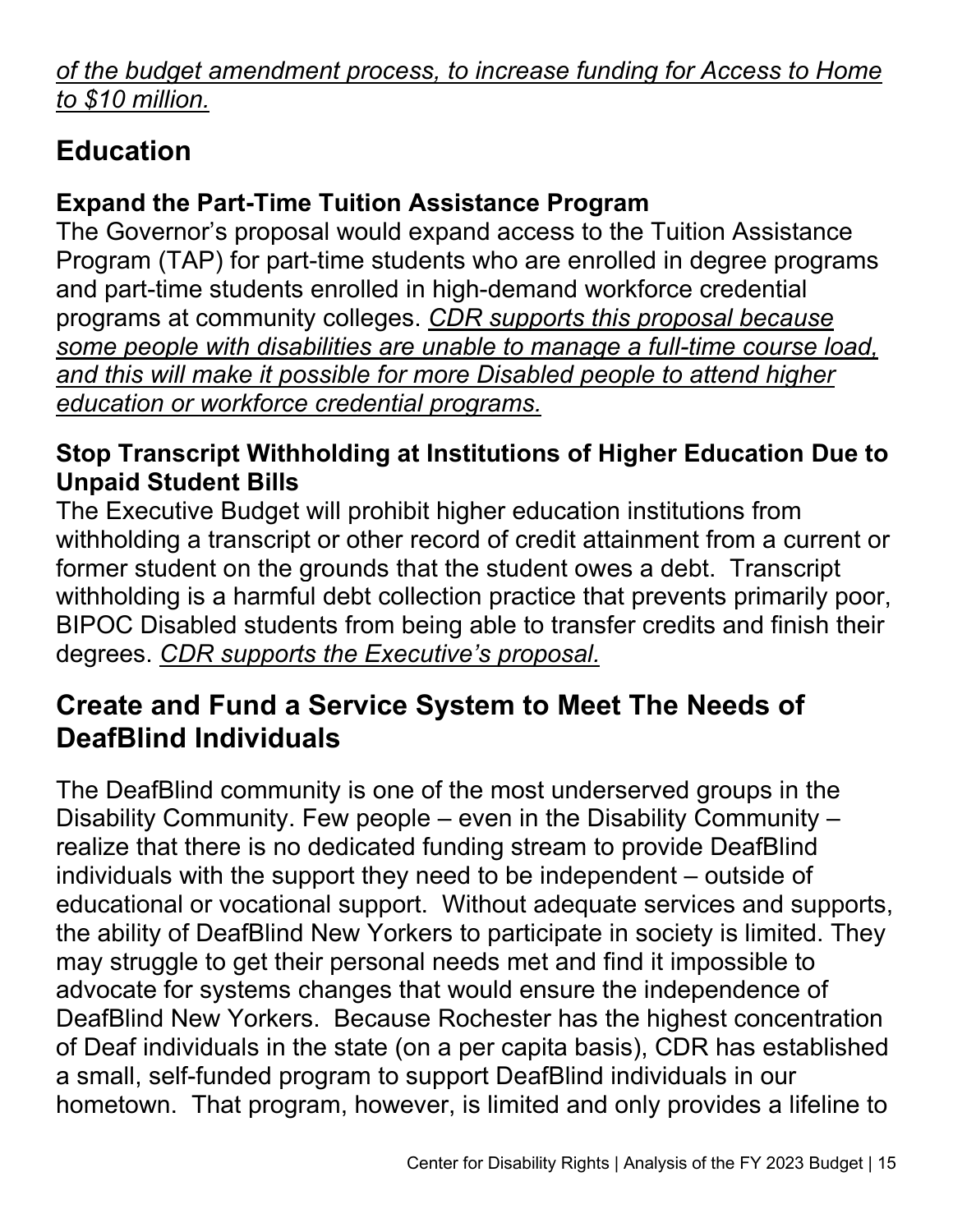a small number of DeafBlind individuals. It's time for New York State to acknowledge this need. *CDR calls on Governor Hochul to include a Budget amendment to fund a pilot program in Rochester to meet the unique and unmet needs of DeafBlind New Yorkers.*

# **Advancing Restorative Justice**

### **Restore the Tuition Assistance Program (TAP) for Incarcerated Individuals**

Governor Hochul's Executive Budget restores the Tuition Assistance Program (TAP) for incarcerated individuals. CDR supports the Executive's proposal. College opportunity is one of the most productive opportunities that can be offered to incarcerated people. Dismantling barriers to higher education for incarcerated New Yorkers is rooted in racial justice, promotes educational equity and will help incarcerated individuals transition back to community living. *CDR supports this proposal.*

# **Improve Access to Housing for People with Prior Conviction Records**

Governor Hochul's Executive Budget modifies the New York Human Rights Law to prohibit housing providers from automatically rejecting individuals with one or more prior criminal convictions. Instead, housing providers will only be permitted to consider convictions resulting from offenses that involved a threat to the health or safety of persons or property. This change in the law will increase access to housing for individuals with prior convictions, including formerly incarcerated individuals seeking to transition to the community from nursing facilities and other institutions. *CDR supports this proposal because it will begin to dismantle discriminatory practices that undermine the ability of formerly incarcerated individuals to succeed long after they completed their sentences.*

# **Clean Slate Act**

For the 2.3 million New Yorkers with a conviction, a criminal record can limit access to opportunities such as employment and housing. The Executive's proposal would improve opportunities for released individuals by sealing certain felony records after seven years, and, sealing misdemeanor records after three years, following the completion of a sentence. *CDR supports the Executive's proposal because criminal convictions – which disproportionately impact BIPOC Disabled people – should not ban*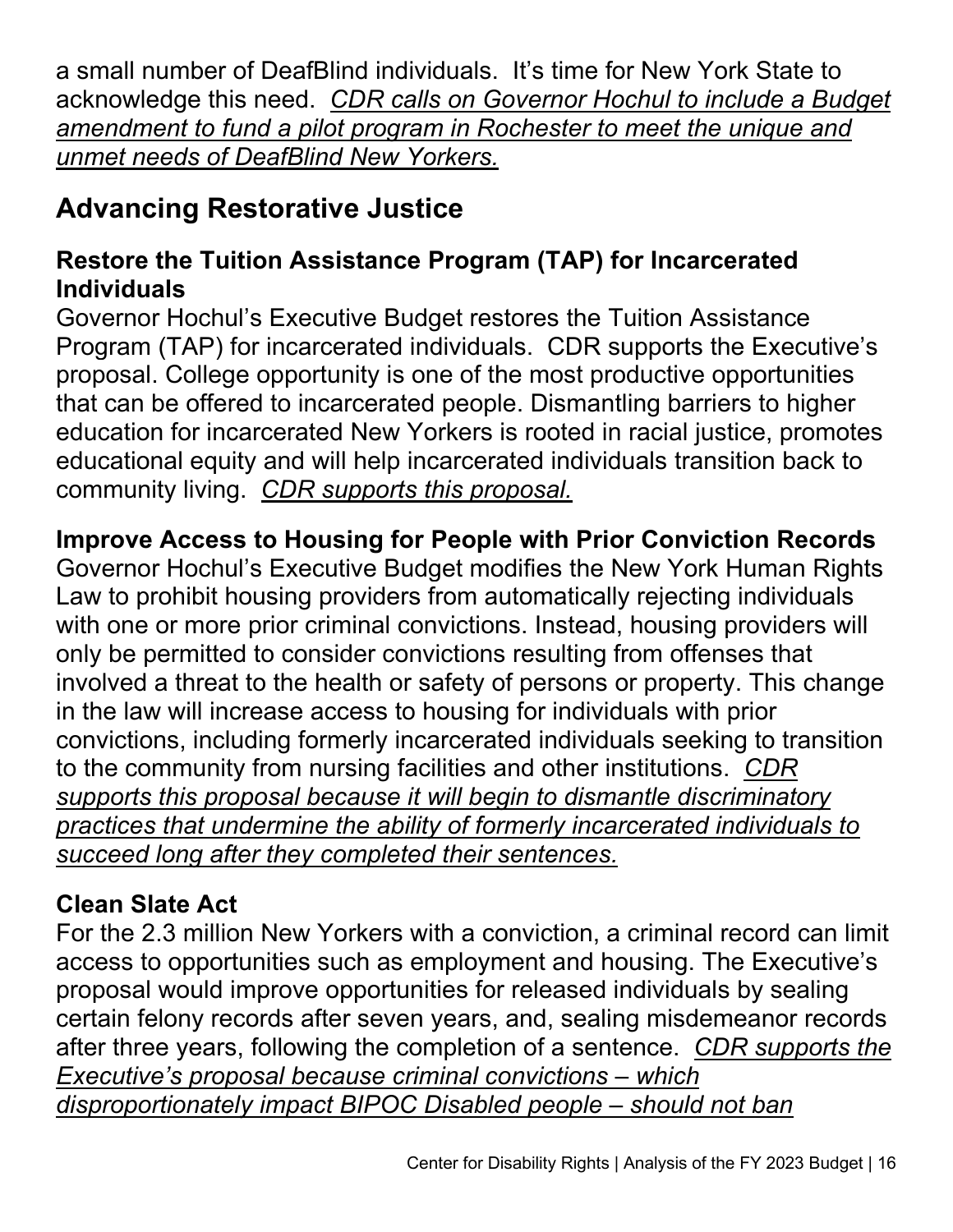*someone from basic opportunities such as employment and housing. CDR notes that the proposal allows for certain records to remain unsealed. CDR firmly believes that a conviction for abuse, neglect or other crimes that impact elderly or Disabled people must not be sealed in the case of employment related to working with these individuals*.

## **Gender-Affirming Treatment of Incarcerated Individuals**

The Executive's proposal would allow incarcerated individuals who have a gender identity that differs from their assigned sex at birth, have a diagnosis of gender dysphoria, who identify as transgender<sup>[4](#page-16-0)</sup>, gender nonconforming<sup>5</sup>, nonbinary, or who are intersex $6$  to be placed in appropriate State and local correctional facilities in a manner aligned with their gender identities. The bill would also require the Commissioner of the Department of Corrections and Community Supervision (DOCCS) and the State Commission on Correction to establish rules and regulations that ensure the appropriate treatment of incarcerated individuals who have a gender identity that differs from their assigned sex at birth, who have a diagnosis of gender dysphoria, who identify as transgender, gender nonconforming, or nonbinary, or who are intersex, in the care or custody of the department. *CDR supports the Executive's proposal.*

#### **Non-Driver ID Card for Incarcerated Persons**

The Executive's proposal would permit the Commissioner of Motor Vehicles to waive the fee for issuance of a non-driver identification (NDID) card if the applicant is incarcerated in an institution under the jurisdiction of a state department or agency.

CDR supports the Executive's proposal because incarcerated people make pennies on the dollar while incarcerated. Successful reintegration after incarceration depends on how quickly the formerly incarcerated can get valid government-issued photo identification. Tracking down the documents needed to apply for an ID is impossible in many situations. Trying to secure

<span id="page-16-0"></span><sup>&</sup>lt;sup>4</sup> Transgender: An umbrella term for people whose gender identity and/or expression is different from cultural expectations based on the sex they were assigned at birth. Being transgender does not imply any specific sexual orientation. Therefore, transgender people may identify as straight, gay, lesbian, bisexual, etc.

<span id="page-16-1"></span><sup>&</sup>lt;sup>5</sup> Gender non-conforming is a broad term referring to people who do not behave in a way that conforms to the traditional expectations of their gender, or whose gender expression does not fit neatly into a category.

<span id="page-16-2"></span> $6$  Intersex: The intersex definition is a person is born with a combination of male and female biological characteristics, such as chromosomes or genitals, that can make it difficult for doctors to assign their sex as distinctly male or female.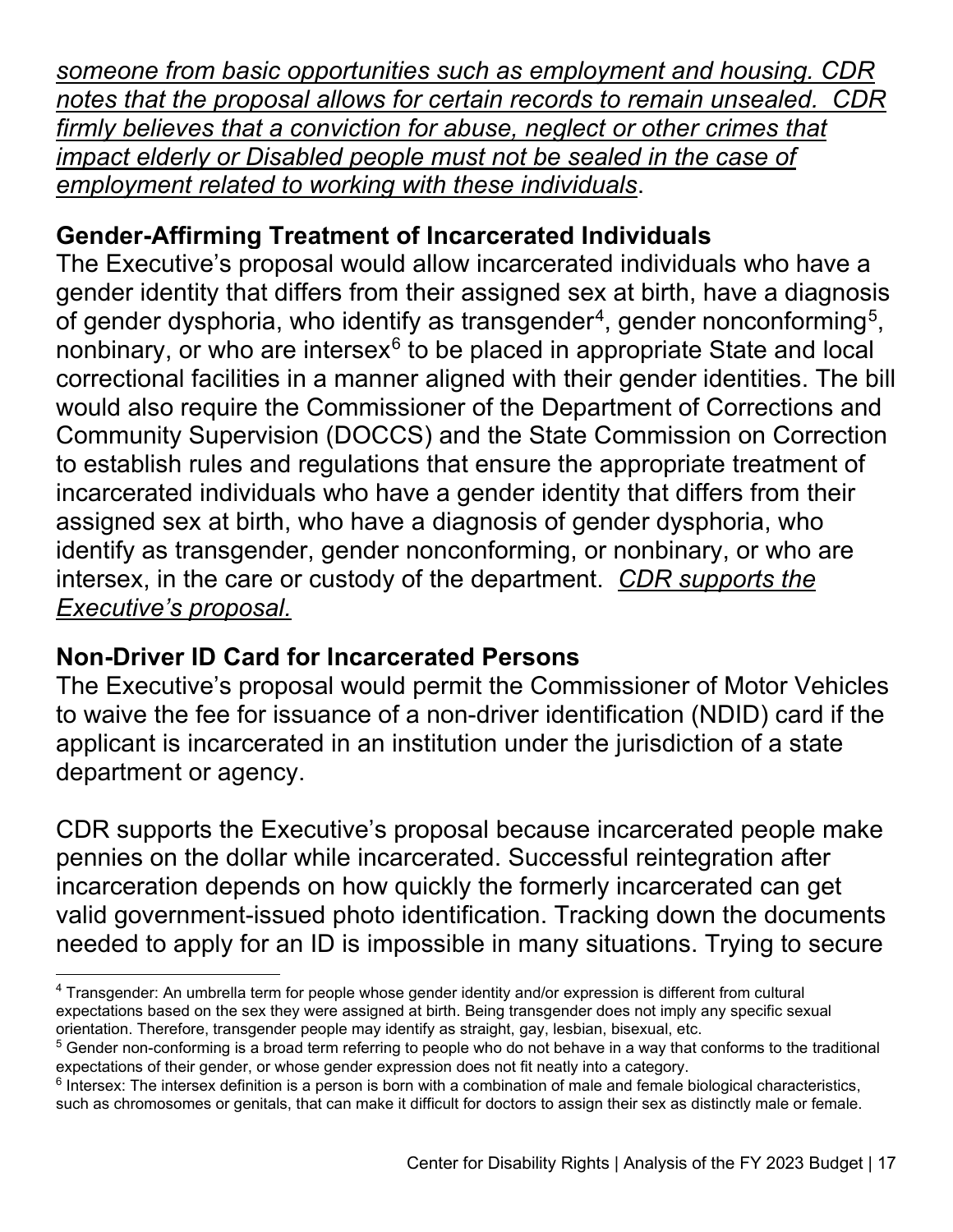a job or housing is nearly impossible without an ID. *CDR urges Governor Hochul to adopt a similar policy for individuals who are institutionalized in disability-centric settings like nursing facilities.*

### **Facilitate Access to ID Cards and Other Vital Records to Enhance Opportunities for Released Individuals**

The Budget would authorize the Department of Corrections and Community Supervision (DOCCS) to obtain a certified birth certificate or transcript of birth on behalf of an incarcerated individual for the purpose of providing State identification upon release. *CDR supports the Executive's proposal.* This will begin to dismantle the barriers that prevent formerly incarcerated people from obtaining identification.

# **Civil Rights**

# **Codify Language Access Policy**

The Governor's proposal would codify the state language access policy, which requires State agencies that interact with the public to provide interpretation and translation services for vital documents in the ten most spoken non-English languages in New York based on United States Census Data. *CDR supports the Executive's proposal because Disabled people who do not speak English need access to language services.* 

#### **Make Explicit that Discrimination on the Basis of Citizenship and Immigration Status is Unlawful**

The Governor's proposal will make explicit that discrimination on the basis of citizenship and immigration status is unlawful. The bill will add the term "citizenship and immigration status" as a protected class throughout the Human Rights Law. It will define citizenship or immigration status to mean the citizenship of any person or the immigration status of any person who is not a citizen of the United States. All New Yorkers must be able to attend school and obtain housing, employment and credit without the fear of discrimination or harassment. *CDR supports the Executive's proposal.*

## **10 Day Voter Registration Deadline**

The Executive's proposal would amend election law by changing the deadline for voter registration from 25 days before an election to 10 days before an election. This would be consistent with the State Constitution's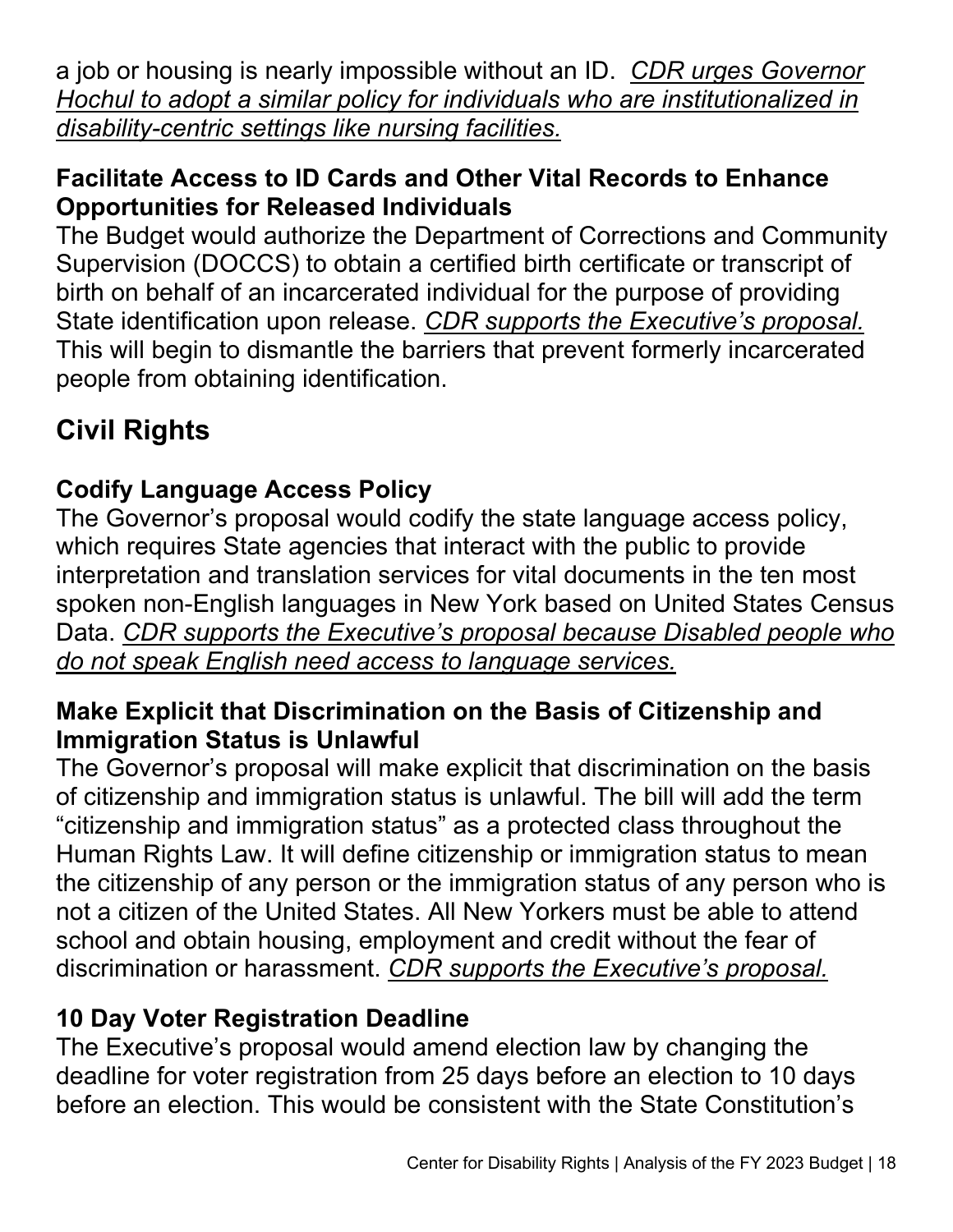registration deadline of 10 days before an election. *CDR supports the Governor's proposal to change the voter registration deadline from 25 days before an election to 10 days before an election.*

#### **Allow the Transfer of Non-Competitive Employees Appointed Through the State's 55-B and 55-C programs into the Competitive Class**

The 55-B and 55-C programs provide employment opportunities for individuals and veterans with disabilities. Section  $55-\frac{B^7}{B}$  $55-\frac{B^7}{B}$  $55-\frac{B^7}{B}$  of the New York State Civil Service law authorizes up to 1,200 positions normally filled through competitive examination to be filled through the appointment of qualified persons with disabilities. Section  $55-C<sup>8</sup>$  $55-C<sup>8</sup>$  $55-C<sup>8</sup>$  authorizes the designation of up to 500 positions in the non-competitive class to be filled by qualified wartime veterans with disabilities. Governor Hochul's proposal would allow people employed by the State through the 55-B or 55-C programs to move to a competitive class if they meet the necessary criteria. This would enhance career mobility for individuals and veterans with disabilities who joined the State workforce through these programs. *CDR supports Governor Hochul's proposal.*

#### **Marriage Certificates**

When transgender individuals seek to update their marriage certificates, the Division of Vital Records' policy is to have the couple divorce and remarry in order to obtain an accurate marriage certificate, purportedly because the original document was witnessed and thus cannot be amended. It is unclear why a new, amended document could not simply be re-witnessed, but this is obviously an absurd requirement with major implications for the lives of married transgender people.

The Governor's proposal would allow name and gender changes on marriage certificates upon receipt of proper proof and would make other changes to the law related to record keeping fees and authority for the Attorney General to compel local government compliance with the law. This will advance the civil and human rights of all people regardless of gender

<span id="page-18-0"></span><sup>7</sup> New York Consolidated Laws, Civil Service Law – CVS § 55-b. Employment of persons with disabilities by the state

<span id="page-18-1"></span>https://codes.findlaw.com/ny/civil-service-law/cvs-sect-55-b.html#:~:text=1.,duties%20of%20any%20such%20position. 8 New York Consolidated Laws, Civil Service Law – CVS § 55-c. Employment of veterans with disabilities by the state: https://codes.findlaw.com/ny/civil-service-law/cvs-sect-55-c.html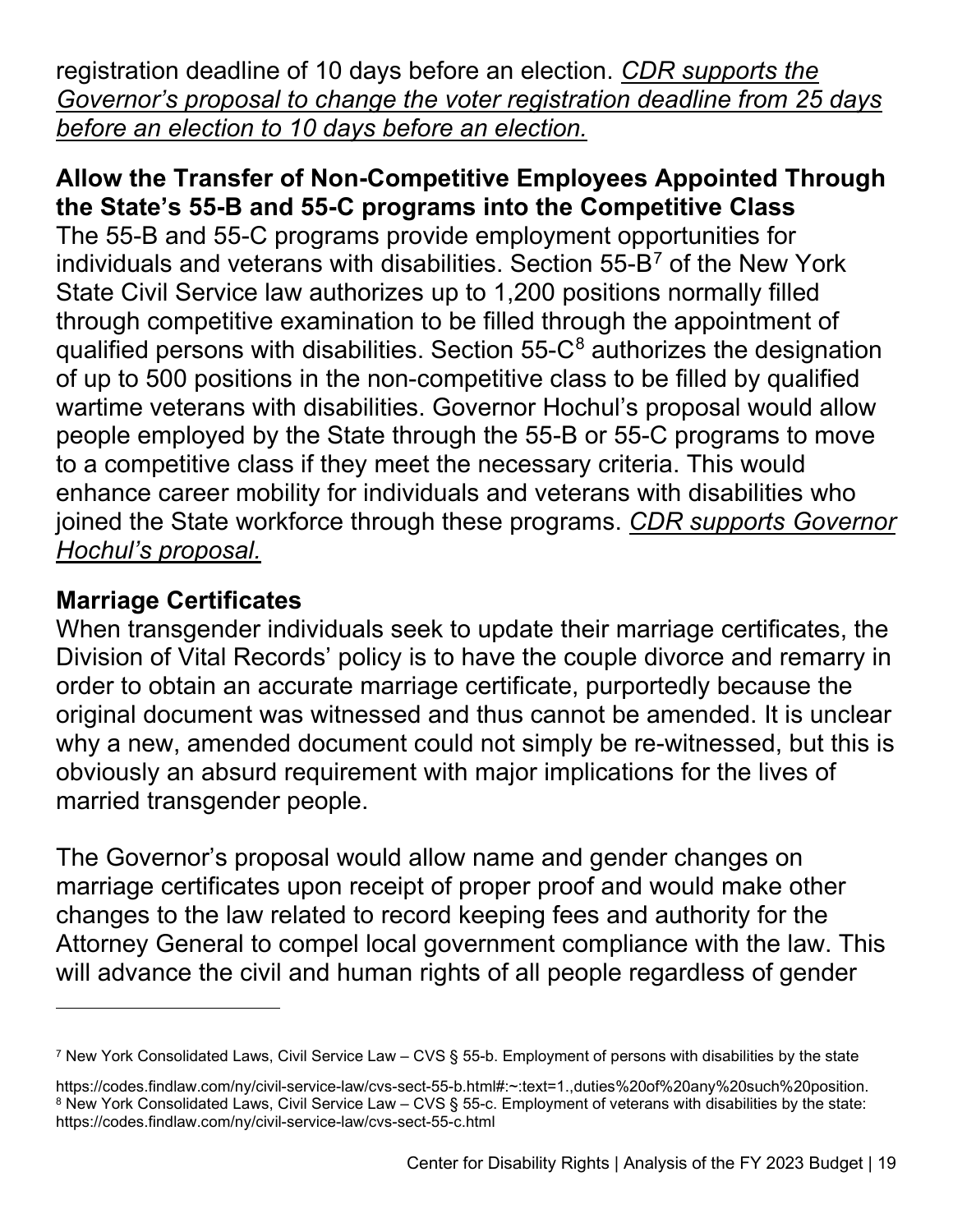and begin to eliminate barriers that undermine the health, safety and equality of people because of their gender. *CDR supports the Executive's proposal.*

## **Provide Gender "x" Options at All Public-Facing State Agencies**

The proposal would require all State agencies to update all applicable forms and data systems to include a gender "x" option so that all New Yorkers have the option to use either male, female, or gender "x" as an identifier on forms that collect gender or sex data. CDR notes that many Disabled people – and many Autistic individuals in particular – identify as gender-fluid or gender non-conforming. Providing an "x" option will uphold the dignity of transgender and gender non-conforming New Yorkers with and without disabilities. *CDR supports the Executive's proposal.*

### **Require Polling Sites on College Campuses**

The Executive Budget would require local Boards of Election to establish one or more polling sites on college campuses whenever a contiguous property of a college or university contains 300 or more registrants who are registered to vote at an address on that contiguous property. The polling location must be on or nearby such campus or property and must be recommended by the college or university and agreed to with the local Board of Elections. Providing such a polling site will particularly benefit Disabled college students who may face additional barriers to getting to an off-campus polling site. *CDR supports the Executive's proposal.*

#### **Establish the Gender-Based Violence Training Institute**

The proposal would create a Gender-Based Violence Training Institute (GBVTI) within the Office for the Prevention of Domestic Violence (OPDV). OPDV will develop the GBVTI in consultation with relevant, culturally responsive community-based organizations and statewide advocacy organizations. OPDV will create a mandatory 40-hour training certification for domestic violence advocates, offer train-the-trainer certification and offer ongoing continuing education opportunities to ensure that New York's domestic violence services system is trauma-informed, survivor-centered, and culturally responsive. It is important to note that domestic violence against Disabled people can look very different than "traditional" domestic violence. Examples of disability-specific domestic violence include taking communication equipment or a wheelchair away from the individuals,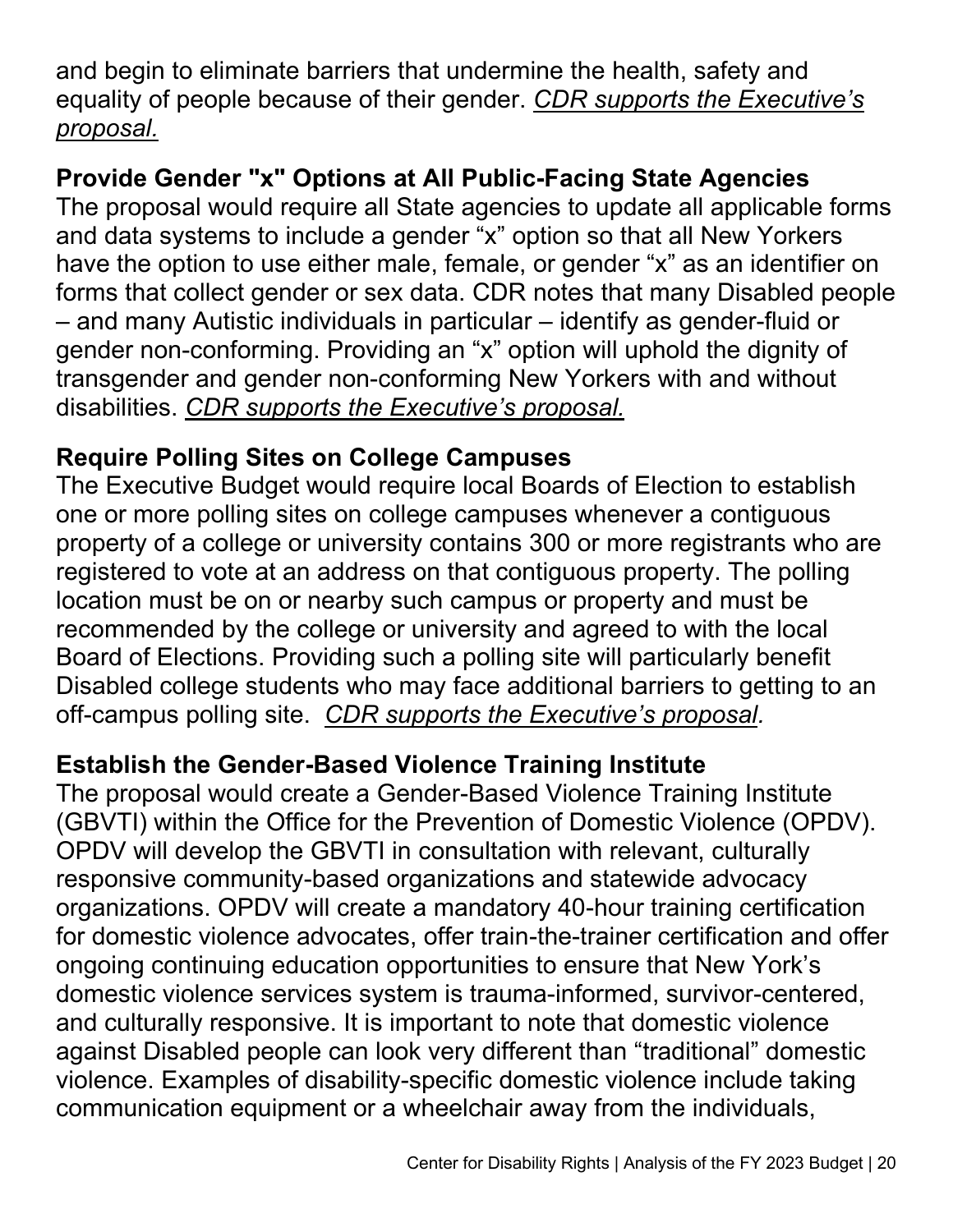leaving the individual in bed or threatening to send an individual to a nursing facility. *CDR supports the Executive's proposal and urges that the Training Institute and certification include a disability-specific component.*

# **Infrastructure**

### **Authorize the Dormitory Authority to Provide its Services to not-forprofit corporations**

The Governor's proposal would provide the Dormitory Authority of New York State (DASNY) with authorization to provide financing, design, and construction services to not-for-profit organizations for capital infrastructure projects. Expanding DASNY's scope will provide access to vital capital for not-for-profits embarking on capital projects. *CDR supports this proposal with the caveat that funds should not be used for facilities that segregate people with disabilities.*

# **Revenue**

#### **Extend the Tax Credit for Companies who Provide Transportation to Individuals with Disabilities for an Additional Six Years**

The Executive's proposal would extend the corporate franchise tax credit for companies who provide transportation to individuals with disabilities for six years. *While CDR supports the proposal, we urge the Governor to reflect on how this proposal is rooted in structural ableism. New York State government should not have to create a tax credit to get people to not discriminate against Disabled people.*

## **Extend the Workers with Disabilities Tax Credit for Six Years**

The proposal would extend the workers with disabilities tax credit for six years. The credit provides tax incentives to employers of qualified full-time employees with disabilities. *CDR supports this proposal.*